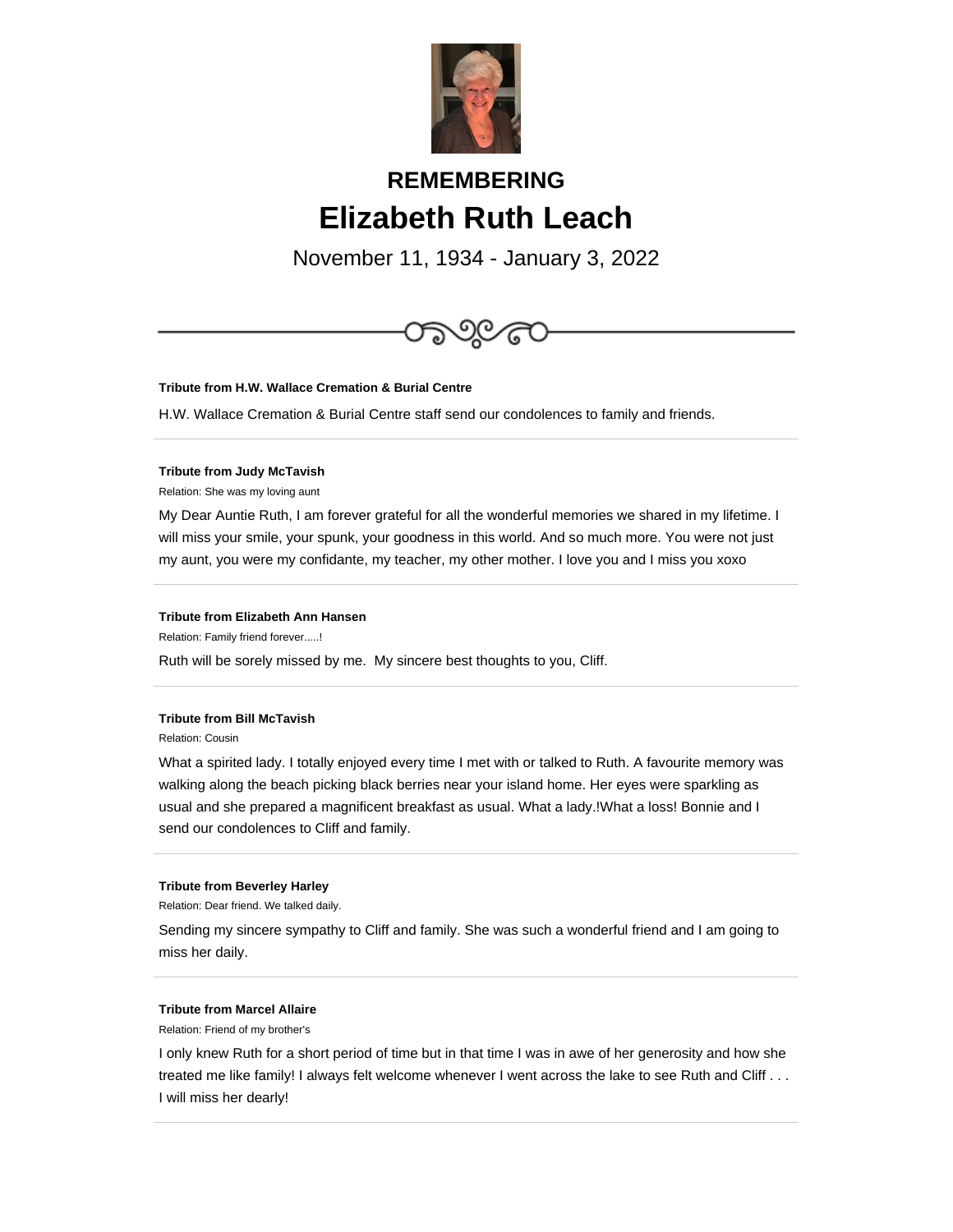#### **Tribute from Doug & amp; Joanne Carr**

Relation: A longtime family friend

Cliff, Judy and all the families of the most beautiful woman ever, so sorry for your loss.

#### **Tribute from Janey Armstrong**

I am going to miss you and all of our chats, I didn't get to tell how much you truly meant to me. You were the most incredible lady, tough with the most caring heart. You taught me many things that I will keep close. Thank you for everything, please give James a hug. Love from Janey & the kids.

#### **Tribute from Jim Glessner**

Relation: Mother of my dear friend Chris

While I only got spend a small amount of time with you, Ruth, being in your presence was an honor. You and your family are my family as well. You will be missed and always cherished.

#### **Tribute from Lydia Edwards**

Relation: A friend and former neighbor

Such a lovely lady we have lost! Will never forget her friendly smile! She has left a lovely footprint on this planet! Rest in peace Dear Ruth! Lydia Edwards

## **Tribute from Sandy and Marc Allaire**

Relation: friend

Our sincere condolences to Cliff and all the family. Ruth was so amazing and will greatly missed. She always had a smile and kind words for everyone. The most gracious hostess welcoming one and all into their home in Naramata..We love you Ruth

### **Tribute from Traci Waite**

Relation: Friend

Ruth had a smile that would light up any room and a bright engaging personality to match. Ruth was always good for a laugh or two and that laugh that she had, I can hear it in my head now. Her generosity to charities and helping those in need is legendary in the community of Mill Bay. I know you all miss her dearly, but take comfort knowing she touched many people in a positive way. It's a testament to her good and caring nature. So Ruth, I raise my glass to you. To a life well lived. Cheers!

#### **Tribute from Bob MacKinnon, Diane & amp; Marty Butcher**

Relation: Family friends

So very sorry to hear of Ruth's passing! She was such a kind, funny, energetic person whose bread baking was outstanding. I (Diane) remember coming over to your house as a child to buy a new swimsuit and both Ruth & Cliff welcomed everyone who showed at their door. She taught mom (Hazel) how to bake bread; mom was ever so grateful for her friendship with Ruth; it had been wonderful to have reconnected with Ruth in recent years! Our condolences to Cliff and your family.